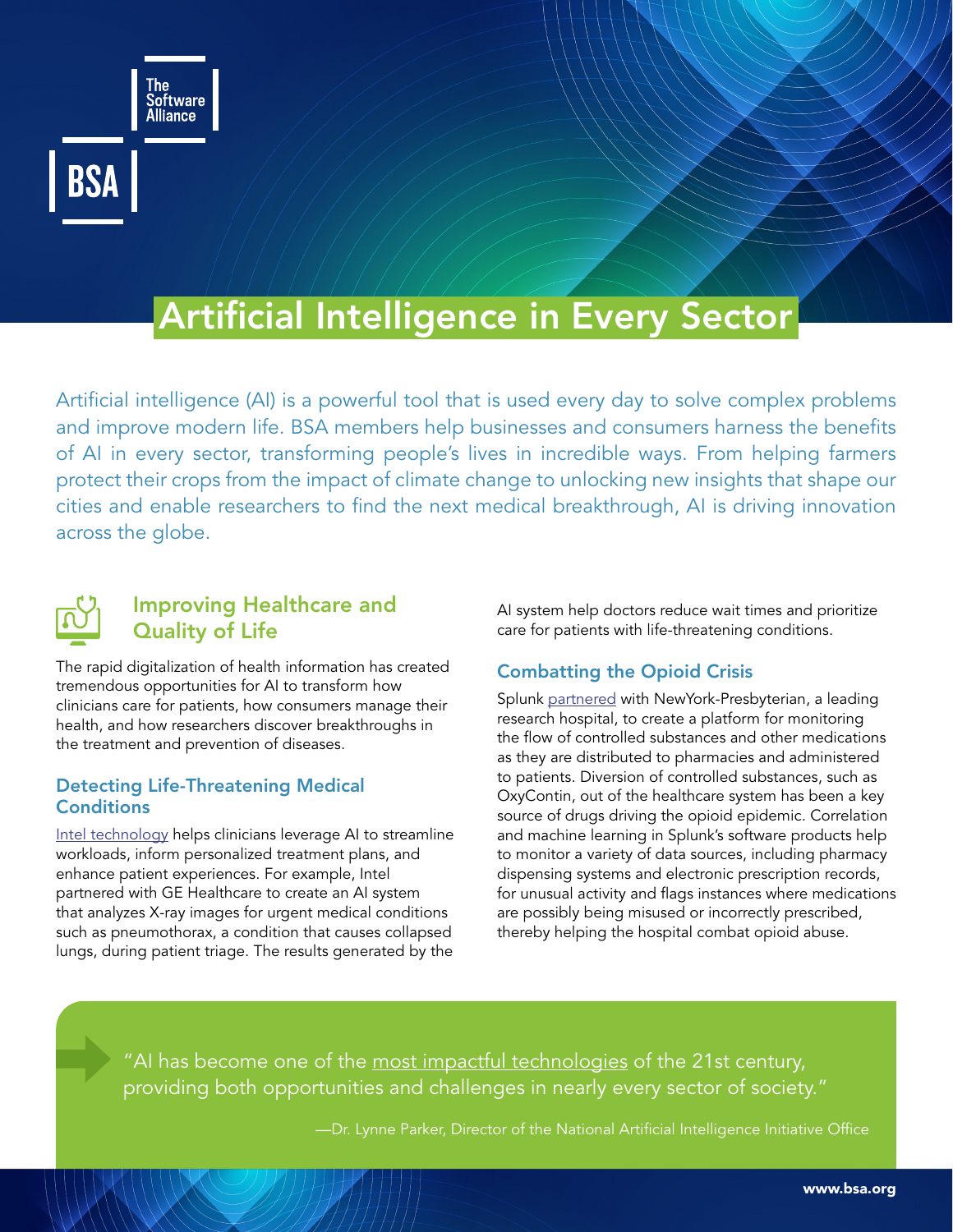According to a 2021 McKinsey and Company survey, 56% of business leaders across the globe report using AI in at [least one business function](https://www.mckinsey.com/business-functions/mckinsey-analytics/our-insights/global-survey-the-state-of-ai-in-2021).

## Advancing Accessibility

For people with visual impairments, AI is turning the visual world into an audible experience. Microsoft's Seeing AI app [helps](https://www.microsoft.com/en-us/ai/seeing-ai) people who are blind or visually impaired recognize objects, people, and text via a phone or tablet's camera and describes what it recognizes to the user. With this new layer of information, users can navigate the world more independently.



# Strengthening Security

Although data security is core to the management of most organizations, cyber threats continue to evolve at a breakneck pace. AI helps organizations stay a step ahead of hackers by predicting potential attacks, mitigating attacks in real-time, managing access to resources, and encrypting sensitive data.

### Benefiting Cybersecurity Teams

With the help of AI, IBM QRadar SIEM correlates large volumes of data with network activity to identify malicious files and suspicious IP addresses easily missed by humans due to the sheer volume. It adapts based on 15,000 new documents a day, so security professionals can confidently identify and eliminate threats faster than ever before.

### Enabling Fast Action Against Threats

Oracle software [uses](https://www.oracle.com/webfolder/s/assets/digibook/security/index.html) machine learning to forecast, detect, prevent, and respond to threats automatically, as well as correlate and distill vast amounts of security event data into actionable intelligence. This enables enterprises to take swift action to resolve cybersecurity threats.

#### Protecting Business Transactions

Consumer report and risk scoring provider TransUnion uses data analytics and machine learning capabilities provided by Splunk to [monitor](https://nam02.safelinks.protection.outlook.com/?url=https%3A%2F%2Fwww.splunk.com%2Fen_us%2Fcustomers%2Fsuccess-stories%2Ftransunion.html&data=05%7C01%7Cheidio%40bsa.org%7C64de3e710eff427eb0eb08da230e8e3d%7Ce85c1ade99da4673bcf92fb4b5005777%7C1%7C1%7C637860842705393257%7CUnknown%7CTWFpbGZsb3d8eyJWIjoiMC4wLjAwMDAiLCJQIjoiV2luMzIiLCJBTiI6Ik1haWwiLCJXVCI6Mn0%3D%7C3000%7C%7C%7C&sdata=60ofyTazRGq70Kp2e%2FVM9oPvVwYLgyjscqcH1ZrbBtc%3D&reserved=0) customer traffic and transactions. TransUnion monitors and manages customer traffic to its website and detects when unusual activity takes place so it can alert customers about security concerns and ensure seamless customer experiences.



Whether it's creating smarter and safer cities by integrating sensors in bridges and highways to monitor their safety or increasing efficiency by cutting travel time and fuel expenses, AI plays an instrumental role in creating an infrastructure designed for the 21st century.

## Optimizing Manufacturing

Generative design tools can optimize the manufacturing process to reduce waste and improve products. Autodesk [partnered](https://redshift.autodesk.com/automotive-design/) with General Motors to use AI-based generative technology to redesign a seat belt bracket that is 40% lighter and 20% stronger than the previous iteration. Changes like these can help reduce the amount of material needed to build a car and make vehicles more fuel efficient.

### Making Transit More Efficient

Microsoft has helped Lufthansa use AI products to greatly improve the efficiency with which planes are cleaned, refueled, and reloaded with passengers, catering, and luggage. Video analysis software [monitor](https://customers.microsoft.com/en-au/story/1369447387472683550-lufthansa-zerog-travel-transportation-azure-video-analyzer)s each step of the turnaround process, helping Lufthansa pinpoint the source of slowdowns and mitigate their potential impact on passengers.

### Streamlining Building Projects

Companies are using AI to streamline the building design and construction processes. Bentley Systems has [teamed](https://www.ajudaily.com/view/20210408160522535) with Hyundai engineering on an AI system that automates design processes for steel and concrete structures, reducing the time needed to create designs and the cost of building a structure.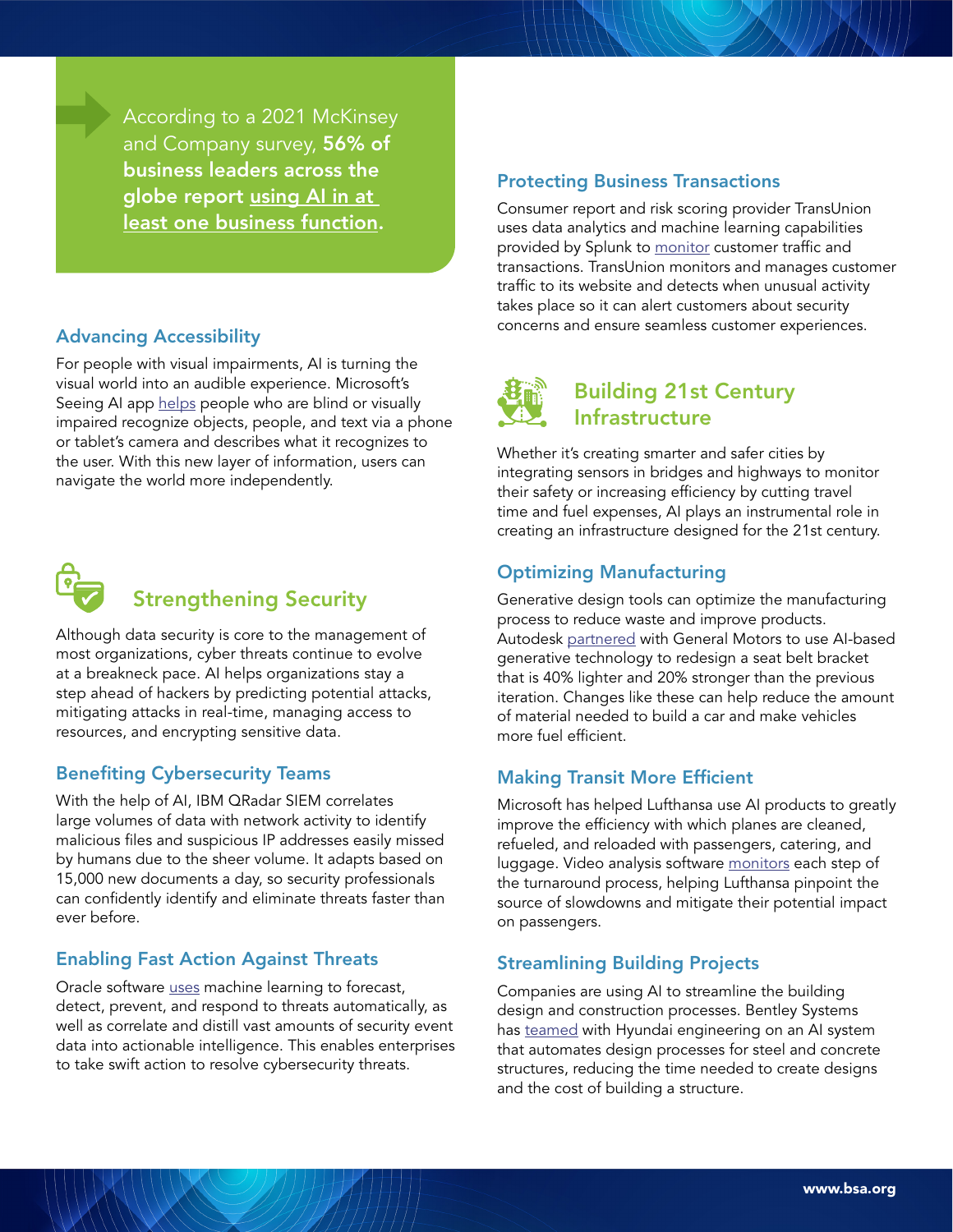### Monitoring Vehicle Fleets

Oracle's anomaly detection software uses AI to [monitor](https://www.oracle.com/artificial-intelligence/anomaly-detection/#industry) the operation of complex systems and detect potentially concerning incidents. Transportation and logistics company SS Global LLC uses Oracle's software to monitor their fleet of vehicles and get alerts when there are early signs of potential safety issues. By detecting the early onset of tire baldness and air leaks, the system helps SS Global perform predictive maintenance that keeps their fleet safer and more efficient.

### Advancing Power Grid Reliability

AI is helping make our increasingly complex power grids smarter. Siemens' automation and smart grid technology is [helping](https://new.siemens.com/global/en/company/stories/research-technologies/digitaltwin/oil-level-monitoring-for-pole-mounted-transformers.html) us control and monitor electrical networks so that it's easier to classify and localize disruptions in the grid. In India, Siemens systems monitor transformers for oil leaks—a key factor in power outages—to give operators advance warning if problems exist in the system.



# Creating New Ways to Learn

AI applications are enabling personalized learning resources for every stage of life, including adaptive learning programs, digital tutoring, curriculum recommendations, and more. There are more digital resources available to instructors and students than ever before, and AI is affording them the ability to access relevant tools quickly and easily.

# Enriching Math Education

Educators are [using](https://www.ibm.org/initiatives/watson-teacher-advisor) IBM's Teacher Advisor With Watson AI to access the math resources they need in seconds, including proven lesson plans, activities, standards information, and teaching strategies for students with varying degrees of preparation and ability. This can save valuable time for teachers throughout the school year.

# Tailoring Workplace Learning

Employers ar[e using](https://nam02.safelinks.protection.outlook.com/?url=https%3A%2F%2Fwww.workday.com%2Fen-us%2Fpages%2Ffeature-stories%2Fai-machine-learning-hr.html&data=05%7C01%7Cheidio%40bsa.org%7C2dc74717ee8f400b2edb08da24a0057f%7Ce85c1ade99da4673bcf92fb4b5005777%7C1%7C1%7C637862566977179824%7CUnknown%7CTWFpbGZsb3d8eyJWIjoiMC4wLjAwMDAiLCJQIjoiV2luMzIiLCJBTiI6Ik1haWwiLCJXVCI6Mn0%3D%7C3000%7C%7C%7C&sdata=agbf3FaryD4ZckuLqUQv4wYrdAxw9yLZ1hQPtLlZ98U%3D&reserved=0) Workday Learning, an application that uses machine learning to personalize workplace learning for individuals, to recommend professional development content and courses based on employee position, tenure at the company, interactions with the content, and other factors. This helps companies adjust learning strategies and programming to ensure employees learn new skills, continue to grow in their roles, and prepare for what's ahead.



# Improving Agricultural and Environmental Practices

Increases in air temperatures, changes in precipitation levels, pests, and crop diseases are all factors that can greatly affect the agricultural community and expose farmers to significant risks. AI can help many farmers across the globe gain greater control over the growing process, from planting times and crop monitoring to more advanced applications, such as price forecasting.

# Refining Weather and Climate Forecasts

Microsoft researchers in Massachusetts [partnered](https://blogs.microsoft.com/ai/ai-subseasonal-weather-forecast/) with a climate risk company to develop AI models capable of providing more accurate long-range weather predictions. Traditional weather forecasting methods can provide accurate predictions for a seven-day window. By leveraging AI, the researchers are developing new forecasting models to provide accurate predictions of weather trends two- to six-weeks out from a given date. By providing reliable extended forecasts, these tools will help water managers predict snowpack and water availability for irrigation, hydropower, and other critical agricultural and environmental uses.

> Global spending on "smart" agriculture, including AI and machine learning, is projected to [triple to \\$15.3 billion](https://www.forbes.com/sites/louiscolumbus/2021/02/17/10-ways-ai-has-the-potential-to-improve-agriculture-in-2021/?sh=44203f727f3b) by 2025.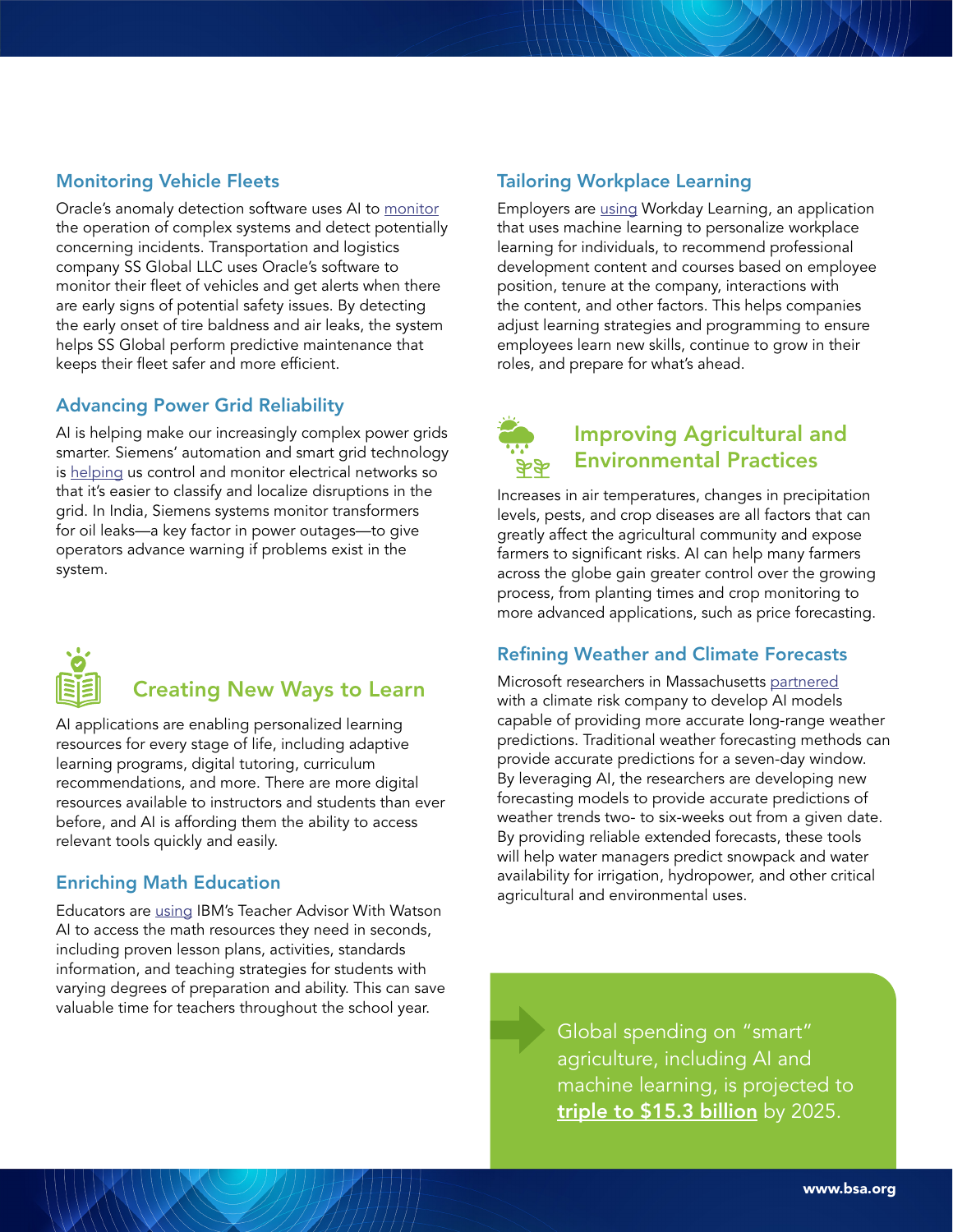

# Enhancing the Customer **Experience**

For businesses with large customer bases that are processing a high volume of purchases—such as banks, restaurant chains, and large retailers—analyzing the massive amount of data collected every day is impossible without the computing and predictive power of AI. By using machine learning tools, businesses across a wide range of industries can analyze customer preferences and their own business performance to improve end-user experiences and increase efficiencies. Software also helps businesses generate optimal product designs by using data to produce and analyze far more iterations than humans alone could create.

# Customizing Care Experiences

Powered by Salesforce AI technology, [Eli Lilly](https://nam02.safelinks.protection.outlook.com/?url=https%3A%2F%2Fwww.salesforce.com%2Fcustomer-success-stories%2Flilly%2F&data=05%7C01%7Cheidio%40bsa.org%7Cf83a5a2bf9ca4cfcaaef08da287e5c02%7Ce85c1ade99da4673bcf92fb4b5005777%7C1%7C1%7C637866820427492939%7CUnknown%7CTWFpbGZsb3d8eyJWIjoiMC4wLjAwMDAiLCJQIjoiV2luMzIiLCJBTiI6Ik1haWwiLCJXVCI6Mn0%3D%7C3000%7C%7C%7C&sdata=kaX7B5tU0yTgPG9JaP9MvhuovjQpyN1mDf4yF8FdUAU%3D&reserved=0) has reimagined patient care with its Patient Connect Platform app. The app helps customers learn to use products, access information about their medications, and record how well they are feeling. The desktop and mobile apps also allow patients to consult with a healthcare concierge—a specialist who provides one-on-one support to guide patients toward beneficial health outcomes.

# Scaling Community Impact

Twilio provides AI chatbot services to help businesses [interact](https://nam02.safelinks.protection.outlook.com/?url=https%3A%2F%2Fcustomers.twilio.com%2F2156%2Funitedway%2F&data=04%7C01%7Cheidio%40bsa.org%7C354e6a94f24943b45f6608da1cc6496a%7Ce85c1ade99da4673bcf92fb4b5005777%7C1%7C1%7C637853935223596180%7CUnknown%7CTWFpbGZsb3d8eyJWIjoiMC4wLjAwMDAiLCJQIjoiV2luMzIiLCJBTiI6Ik1haWwiLCJXVCI6Mn0%3D%7C3000&sdata=AirJp5OAiS1Y3uWtms0vPhpDt3vbQXRx5vINWlAmnUc%3D&reserved=0) with customers. The United Way Worldwide worked with Twilio to help scale and route inbound calls and texts to more than 200 agencies nationwide that use their 211 system to help people locate essential needs like housing, financial assistance, food, childcare, transportation, and more. Using the AIassisted interactive voice response menu built with Twilio Autopilot, the United Way and Twilio built a system that enables a caller to access a single 1-800 number or be transferred by their local 211 to access assistance. The result is a centralized system that efficiently reduces the call volume nationwide but increases the time staffers are able to devote to mission critical calls.

SAP provides chatbot solutions that are seamlessly integrated into other business functions, giving customers, partners, and employees a bird's-eye

view of business operations. For example, SAP provides software services to Hewlett Packard Enterprise Company, including an AI-based chatbot system that can reference serial numbers, packing slips, and shipment dates drawn from cloud services, thereby getting the right information to the right people at the right time.

# Empowering Creativity

AI and machine learning within Adobe's Creative Cloud tools help artists, photographers, designers, and content creators around the world handle the time-consuming aspects of their work that can easily be automated, so they have more time to be creative. From removing unwanted objects like mics and logos from videos in Adobe After Effects, to colorizing black-and-white photos in just a few clicks in Adobe Photoshop, to painting with digital brushes that look, feel, and act like the real thing in Adobe Fresco, and more, Adobe's AI and machine learning features empower creators to focus their energy on what they love—ideating, experimenting, and creating.

# $\sqrt{17}$ Helping in Times of Crisis

In times of humanitarian crises, fast response is essential. Researchers are developing ways to use AI to help first responders in the critical hours and days after a natural disaster, and to track pathogens that could lead to outbreaks of disease and mitigate the spread.

# Navigating the COVID-19 Pandemic

AI and cloud computing have been crucial tools for COVID-19 research. When the pandemic began, the White House Office of Science and Technology Policy (OSTP) [established](https://www.energy.gov/articles/running-speed-science-race-against-covid-19) a public-private collaboration between government and companies—including IBM, Intel, and Microsoft—to create the COVID-19 High Performance Computing Consortium. The Consortium has leveraged AI for numerous projects, including efforts to model the structure of the virus and accelerate the discovery of treatment options.